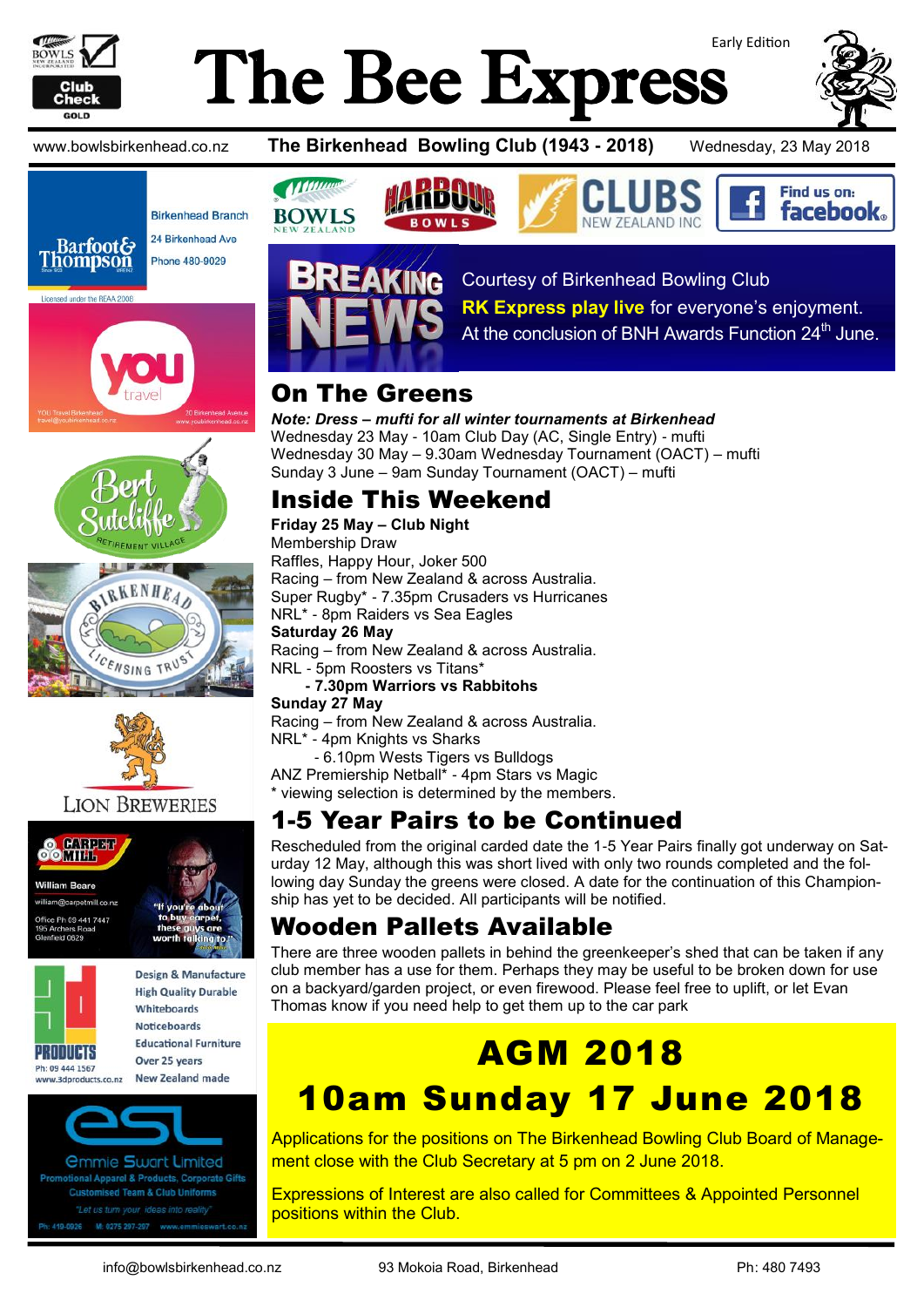

#### Birkenhead PPL Winners

#### *By Evan Thomas*

On Saturday 12th May Birkenhead team players participated in the final day of the PPL competition at Orewa Bowling Club. Birkenhead had qualified for the finals along with Milford, Orewa, Helensville, Northcote, Mairangi Bay and Milford.

Qualifying 'zone' rounds had been played earlier in the season during daylight saving evenings and Anzac Day afternoon. The format is 2 bowl pairs, a team consisting of 3 pairs per club, with 2 sets of 5 ends played per game with a one end tiebreaker if required. One power play can be called by each team in each of the first two sets where double points are scored if the end is won by the team calling the power play.

In total there were twenty pairs teams playing in each of the four rounds for the day (with one bye in each round) in a scrabbled draw. Three points were allocated for each game win and one point for each set win (not including the tiebreaker set), and a half point for a drawn set, so a total of five points per game available.

Those playing for Birkenhead at Orewa were Randall Watkins and Mark Rumble, John Hindmarch and Ruth Lynch, and Jack Huriwai and Evan Thomas.

Play started at Orewa at 11.00am on synthetic greens in wet and rainy conditions which prevailed until the last round of the day. However this did not deter player enthusiasm and all games were played in a good spirit despite the conditions. An excellent band was playing in a covered are outside to take players and spectators minds off the conditions. After round one Northcote were leading with 13.5 points with Birkenhead second with 11 points, having lost one game in a tie break.

After round two Birkenhead, having won all three games (one in a tie break) went to the lead with 25 points and Northcote dropping one game were second with 22.5 points. Round three saw Northcote regain the lead with two wins and 32.5 points, with Birkenhead just the one win back to second place with 30.5 points. Orewa at this point were also sneaking into the

picture with 28 points. So it was straight into the last round with players not really knowing the exact standings. Birkenhead secured two wins to finish with a winning 40 points, Northcote managed just one win to finish with 37 points, and Orewa finished strongly with 2 wins and 38.5 points to finish second and nudge Northcote back to third



BNH PPL Winners Birkenhead: Randall Watkins, John Hindmarch, Mark Rumble, Evan Thomas, Jack Huriwai. Absent: Ruth Lynch.

did change in that last round. Interestingly John and Ruth for Birkenhead in the last round were playing Orewa's Tony Rickerby and Noel Rooney. John and Ruth won that crucial game – a loss in that game would have altered the final placings.

Given the closeness of the competition and not knowing earlier standings, Birkenhead players were far from convinced they had won and it was not until the final placings were announced that the win was certain. For winning, the club is presented with \$600.00, a trophy, and players were awarded a certificate and cap.

Mention should also be made of Jim Heath, Jerry Belcher and Curtis Ennor who also played in teams during the qualifying games.

The whole concept on Saturday was well presented and run by Bowls North Harbour and Bowls Orewa so our thanks to those organising bodies. No doubt we will see more of these types of tournaments. Final standings were Birkenhead, Orewa, Northcote, Browns Bay, Helensville, Mairangi Bay and Milford, with all teams sharing part of the \$2,000 prizemoney available.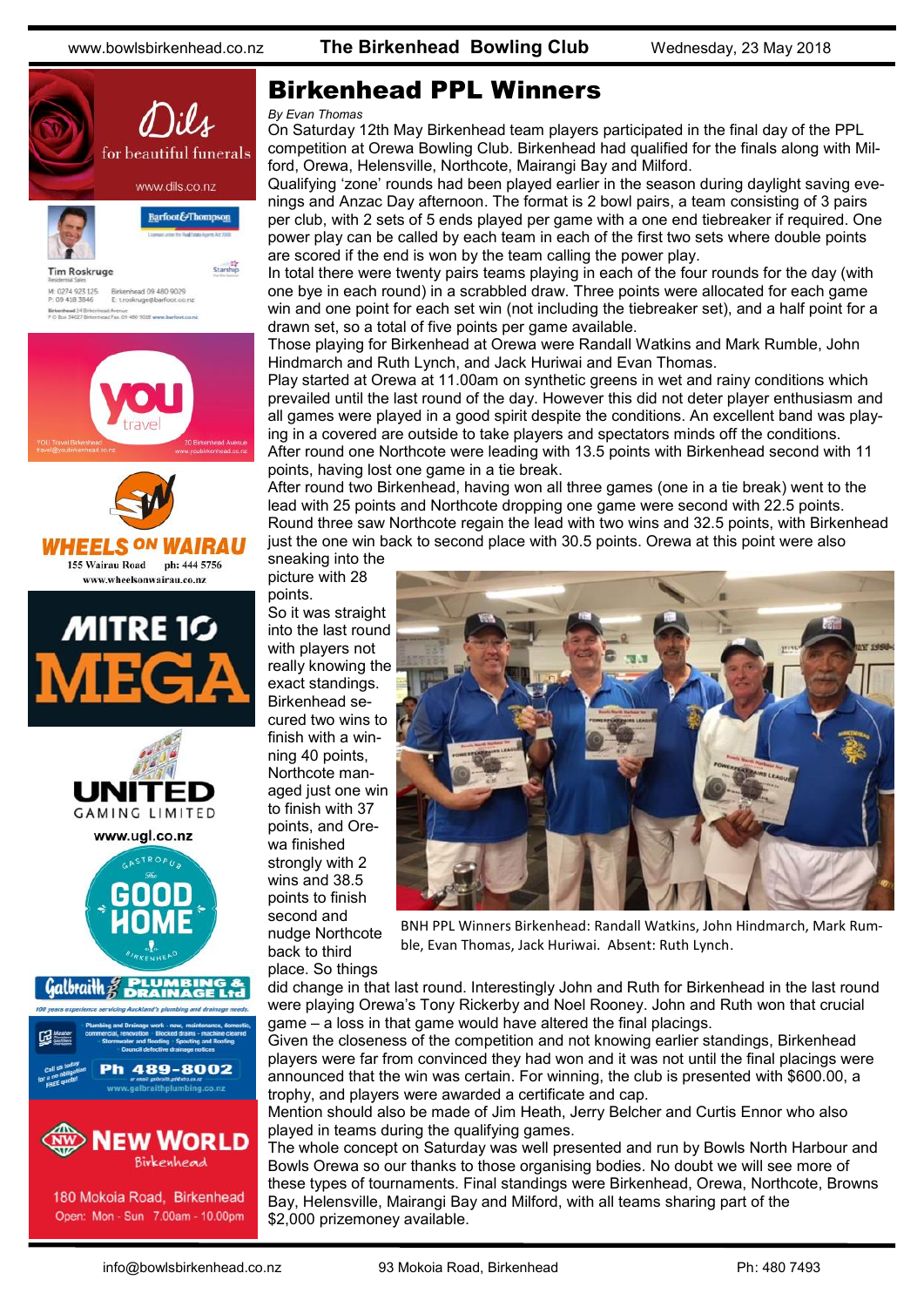www.bowlsbirkenhead.co.nz **The Birkenhead Bowling Club** Wednesday, 23 May 2018





180 Mokoia Road, Birkenhead Open: Mon - Sun 7.00am - 10.00pm







#### BIRKENHEAD Recreation Drive PH: 418 2424 Proudly Supporting

Bowls Birkenhead www.birkenheadrsa.com



Phone 480-9029

Licensed under the REAA 2008

**Thompson** 



**LION BREWERIES** 



#### Prize Giving and Awards

The Club held its annual Prize Giving and Awards last Saturday evening, the grinners were:

**Championship Women's Singles:** Winner - Ruth Lynch Runner-up - Carole Fredrick **Championship Men's Singles:** Winner - Shane Gibson Runner-up - Lionel Drew **Championship Women's Pairs:** Winner - Barbara Staal, Ruth Lynch (s) Runner-up - Adele Ineson, Jacqui Belcher (s) **Championship Men's Pairs:** Winners - Mark Rumble, Nigel Drew (s) Runners-up - Steve Yates, Lionel Drew (s) **Championship Women's Triples:** Winners - Adele Ineson, Mavis Smith, Jacqui Belcher (s) Runners-up - Connie Mathieson, Carole Fredrick, Ruth Lynch (s) **Championship Men's Triples:** Winners - Mark Rumble, Peter Nathan, Nigel Drew (s) Runners-up - Bruce Cochrane, Merv Garred, Mick Moodie (s) **Championship Women's Fours:** Winners - Lauranne Croot, Adele Ineson, Connie Mathieson, Ruth Lynch (s) Runners-up - Barbara Staal, Robyn Autridge, Jacqui Belcher, Carole Fredrick (s) **Championship Men's Fours:** Winners - Gary Wallace, Garry Cooley, Sandy Cleghorn, Lionel Drew (s) Runners-up - Mark Rumble, Peter Nathan, Randall Watkins, Nigel Drew (s) **1-5 Year Women's Championship Singles:** Winner - Milika Nathan Runner-up - Lauranne Croot **1-5 Year Men's Championship Singles:** Winner - Gary Wallace Runners-up - Jerome Rusk **First Year Mixed Singles:** Winner - Milika Nathan Runner-up - Judi Farkash **1-5 Year AC Championship Triples:** Winners - Barry Reyland, Gary Wallace, Robbie Henson (s) Runners-up - Stacy Munro, Lauranne Croot, Jerry Belcher (s) **1-5 Year AC Championship Fours:** Winners - Judi Farkash, Adam Richardson, Barry Reyland, Robbie Henson (s)

Runners-up - John Hannan, Mari Hannan, Chad Nathan, Milika Nathan (s) **Darrington Lanigan Singles:** Winner - Chris Jackson Runner-up - Mick Moodie **Handicap Pairs:** Winner - Bruce Cochrane, Jacqui Belcher (s) Runners-up - Gary Wallace, Robbie Henson (s) **Matthews Memorial Pairs:** Winners - Ngaire English, Bruce Cochrane (s) Runners-up - John Rusk, Geoff Darby (s) **Dave Harper Memorial:** Winner – Barry Reyland **Most Improved Junior (1-5 Year):**  Gary Wallace **Presidents Trophy:** 



Adam Richardson **Presidents Trophy recipient: Adam Richardson**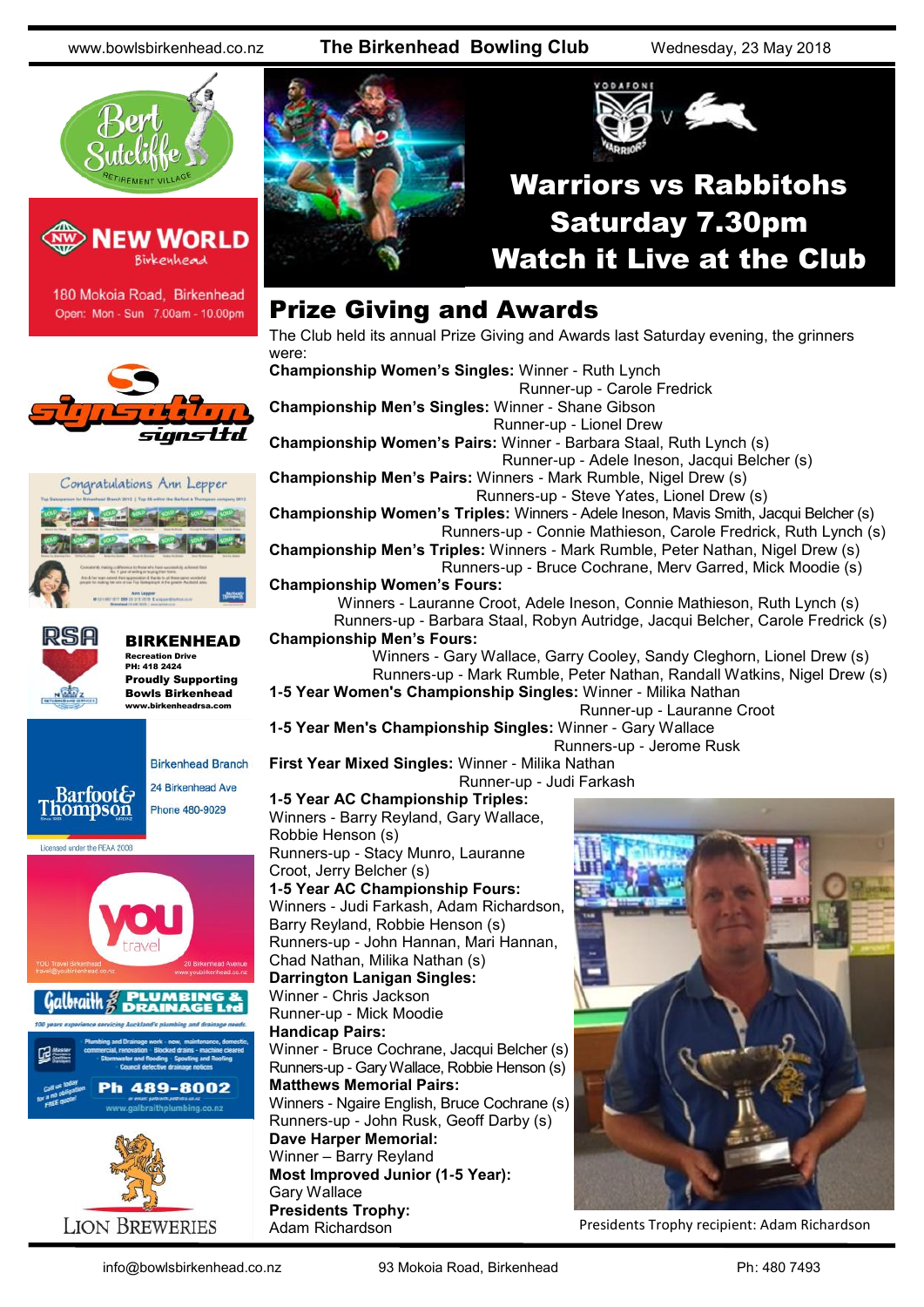www.bowlsbirkenhead.co.nz **The Birkenhead Bowling Club** Wednesday, 23 May 2018







www.wheelsonwairau.co.nz





www.ugl.co.nz



#### BIRKENHEAD Recreation Drive PH: 418 2424 Proudly Supporting Bowls Birkenhead ww.<br>whirkenheadrea.c



180 Mokoia Road, Birkenhead Open: Mon - Sun 7.00am - 10.00pm

#### Birkenhead Ladies Step Up

The women's champion of champions singles final was a repeat of the centre championship late last year, with the same players and with the same result. Birkenhead's experi-

enced Ruth Lynch beat Mairangi's promising Theresa Rogers, who is only a fourth-year player but already with three centre titles to her credit, 21-14. Lynch had put out the much fancied Glenfield's Paris Baker in the semi to reach the final.

For Lynch, a national fours champion in 2012, it was her



24th centre title and only four more to catch friend and club mate Carole Fredrick (28 centre titles). Lynch will have a chance to narrow the gap has her and Barbara Stall compete in the Women's Champion of Champion Pairs this coming weekend.

Birkenhead's first year bowler Milika Nathan is certainly in everyone's sights after finishing a very creditable runner-up to Manly's Judy Smith in the final of the 1-5 year women's champion of champion singles. Smith



Theresa Rogers & Ruth Lynch

beat Nathan 21-14. It was a brave effort from Nathan as she has only been playing since December. However, she has strong bowling genes, with her father Peter a former centre champion.

Birkenhead's men didn't fear so well. Shane Gibson going down in the men's champion of champion singles in the

semi-finals to eventual winner Browns Bay's Tony Grantham. In the men's 1-5 year champion of champion singles Gary Wallace got over the first hurdle but fell at the next, dropping out at the quarter final stage.

#### Book a Number

Can't get to the club for the first raffle on Fridays, Your number is gone, Can't get the same number straight through?. Don't despair!!!!

You can prebook a number or numbers for each Friday's raffles, that way you will never miss out. Five raffles each Friday its \$10 to prebook a number in each raffle. If you would like to prebook a number contact Merv "the Swerve" Garred.

#### BNH Centre Event Closing Dates

All Centre event closing dates stated below are with the Club Secretary. Men's & Women's 1-8 Year Centre Fours closes Sunday 27th May 2018

#### Two Left & Another Sky Survivor Starting

Our two remaining NRL Sky Survivors made it through last weekend. Will one claim the \$350 this weekend, will it be split or will they go another round. Stuie's hot tip pick for the round is Newcastle 4pm Sunday afternoon.

Round 12 picks close 6.30pm Thursday 24 May.

NRL Sky Survivor Three kicks off round 14 (Friday  $8<sup>th</sup>$  June), Enter via the sheet under the TAB screens and pay your one off \$20 entry fee to John Hindmarch. If you have never played before its simple, pick one team from the round to win, the remaining rounds pick one team each round but you can't pick a team you have previously picked. Full terms and conditions are on display in the club.

#### BNH Awards Function

3pm Sunday 24<sup>th</sup> June 2018 at Birkenhead Bowling Club. Dress Club Colours or Smart Casual.

The Club has to notify the numbers attending. If you intend attending put your name on the white board in the club.

Milika Nathan & Judy Smith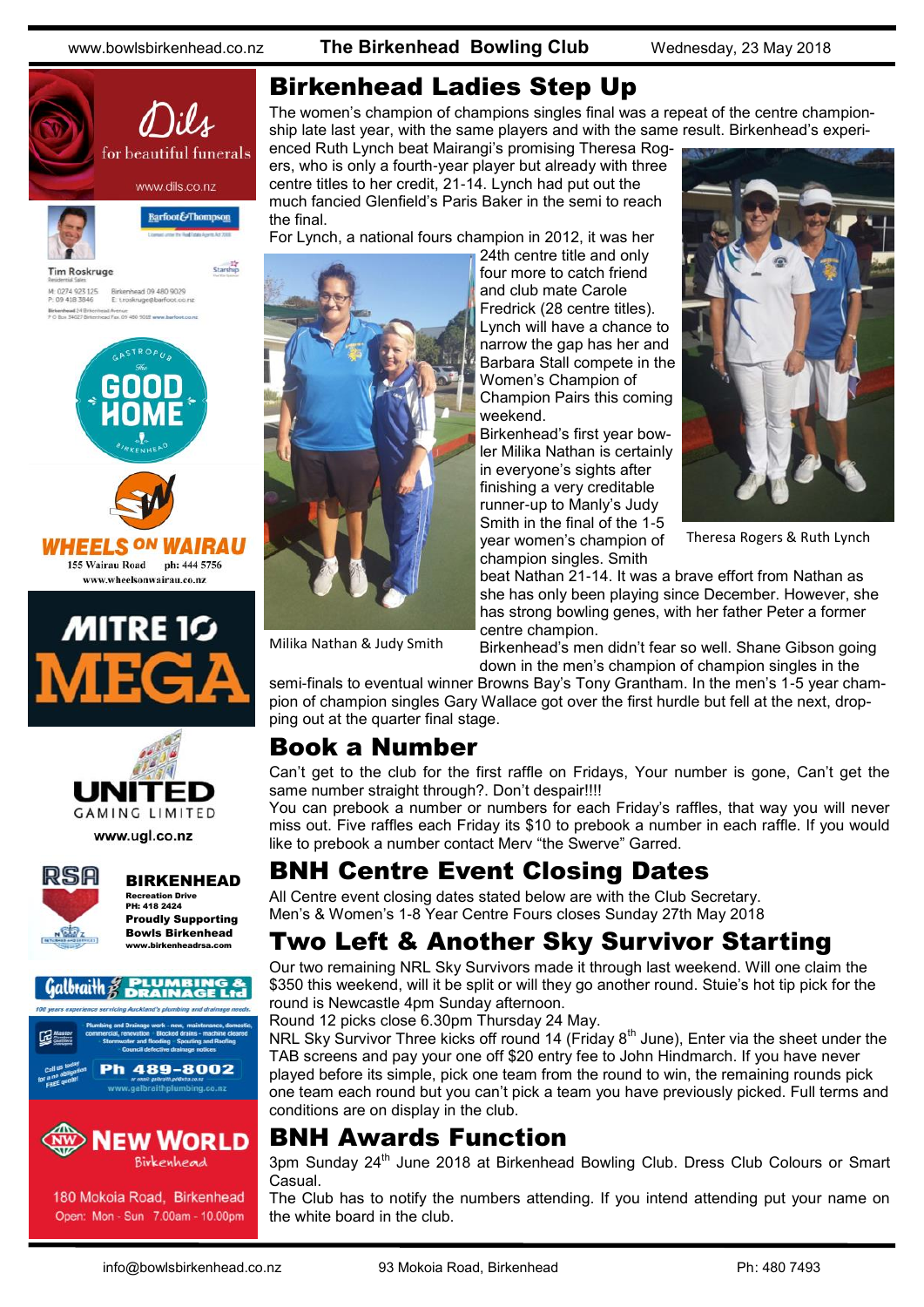









#### Birkenhead Women Storm Rawhiti

#### *By Trish Croot*

The Rawhiti Estates Men & Women's Club Fours was played at Remuera over the weekend and Birkenhead had two teams competing. The men's team with Randall Watkins,

Evan Thomas, Mark Rumble, Robbie Church and substitute, Jimmy Heath. The women's team was Trish Croot, Jacqui Belcher, Adele Ineson and Takapuna's Robyne Walker. Playing for one of Auckland's oldest trophies, the Rawhiti Plate which had traditionally been just a men's fours competition for a number of years till it was opened up to women in 2016. This year with only two all-women's teams, the conditions of play put everyone in together to tough it out.

Saturday got underway to dubious weather on the artificial surface and the first round produced two wins for



Trish Croot, Jacqui Belcher, Adele Ineson & Robyne Walker

Birkenhead. There were some great bowls, lots of tight games and at the finish of day one, the girls were top of the competition with three straight wins including the game against the very capable Aggie Motu skipped Mangere team. In second place by only two differential shots were Point Chev who also had three wins. The boys had a 1 point loss against Manurewa skipped by Shane Grabble, a close and exciting game which could have gone either way. This put them one game behind the leaders. Rain played a part with some stoppages in the early afternoon and instead of four games, it was agreed that three would suffice with three rounds to play on Sunday.

Day 2 arrived and the sun made its way from behind the clouds in time for round 4 to start. The girls faced Glendowie first up and like most of the teams an unknown combination due to being mostly Auckland Centre players. Both Birkenhead teams came away with wins and set up crucial 5th round games. Trish to play Shane Grabble, who had handed the boys their loss and Mangere ladies to play Randall. Well as the story goes, some games you can play and never win and perhaps that's how the boys felt when Mangere handed them their second loss of the tournament, effectively moving them out of contention. Trish and the girls got out to a 6-0 lead over Manurewa, before dropping a number and a couple of ends to be behind by two shots. Both teams maintained striking distance and the lead see-sawed till the 11th end, where the scores were locked 13 all.

Playing the last end was in front of the crowd who had stopped to watch. Point Chev had won their game so it was important to come away with a win. Robyne and Adele both had bowls within a mat distance of the jack, when the opposition's 2 slightly trailed the kitty and sat touching with the bowl behind. A great shot and on any day hard to get to. Jacqui played a good weighted shot with her first but was wide of the main head. David Clark, Manurewa's three, went to the back of the bunch to avoid any edge

wicks. Jacqui's second bowl looked good on the way down the green but it wasn't till the last minute it started turning and sat out the shot bowl to give us a couple of shots. Outstanding at anytime, exceptional under a huge amount of pressure.

Shane sent a drive down on his first bowl which cleaned out the head and shot the kitty sideways into the open way to the right of the head. One down for the girls. The first of my bowls came up the green and dead drew the shot with a trail to be holding the game. Shane missed his drive on the last bowl which gave the game to the girls.

Last and final round, the girls maintaining their lead with a 2 shot differential over Point Chev. Not expected to alter except of course that both games ended up on a tie-break and having to play an extra end to win their games! You are never home till the medal is around your neck! We got there... 6 from 6.

From me to the team, thank you girls! They played consistently, strategically with great concentration, all while continuing to hold their nerve when under pressure. I am stoked and proud of them all in every game they played. Robyne off the front was consistent and close, setting up the head for us very well (we loved having her in the team). For me, Adele, played the number 2 position outstandingly well with both her draw and sit shot giving us every opportunity to draw or cover at 3. Jacqui did that frequently, exactly what you want in that position and keeping the team cohesive. We are thankful of the support of other Birkenhead players around us and without a great team environment, we couldn't have bought home the trophy. Thanks again for texts of congratulations.